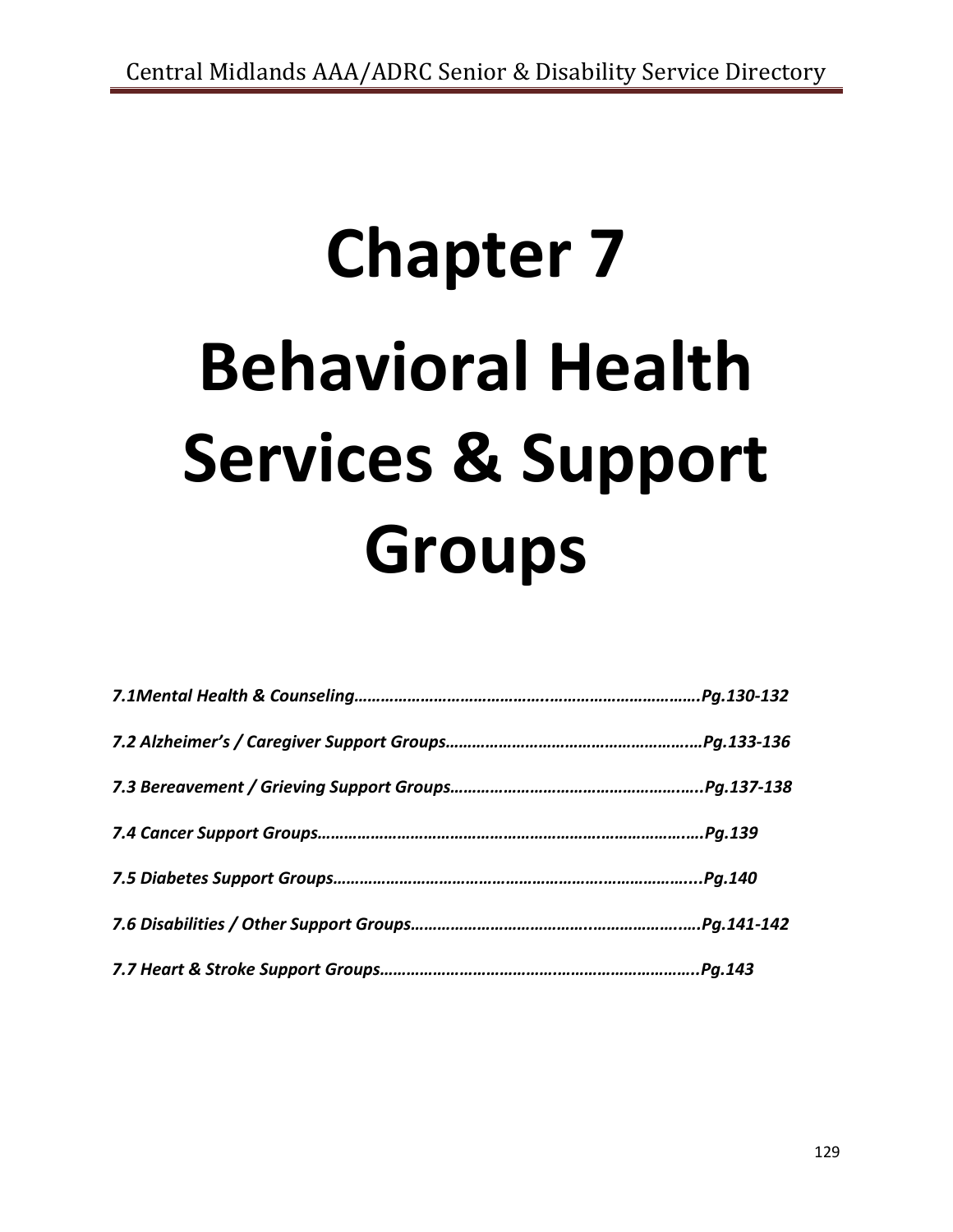# Central Midlands AAA/ADRC Senior & Disability Service Directory

# *7.1 Mental Health & Counseling*

**Affiliated Family Services – 2 Locations** 2016 Assembly Street Columbia SC 29201 Tel: 803-252-5300 1898 Calhoun Street #5 Columbia SC 29201

**Bridges Clubhouse** 2015 Commerce Drive Cayce SC 29033 Tel: 803-796-6179 Email: [bridgesclubhouse@gmail.com](mailto:bridgesclubhouse@gmail.com)

#### **Domestic Abuse Center**

989 Knox Abbott Drive Cayce SC 29033 Tel: 803-791-1322 Email: [www.domesticabusecenter.net](http://www.domesticabusecenter.net/)

# **Family Connection of South Carolina**

Tel: 803-217-3564 Toll Free: 1-800-578-8750 Email: [info@familyconnectionsc.org](mailto:info@familyconnectionsc.org) Website: [www.familyconnectionsc.org](http://www.familyconnectionsc.org/)

# **Life Point Counseling Center**

1431 North Lake Drive Lexington SC 29072 Tel: 803-808-9623

#### **MIRCI (Mental Illness Recovery Center, Inc.)**

3809 Rosewood Drive Columbia SC 29205 Tel: 803-786-1844 Email: [mail@mirci.org](mailto:mail@mirci.org) Website:[www.mirci.org](http://www.mirci.org/)

#### **Palmetto AIDS Life Support Services**

2638 Two Notch Road Suite 208 Columbia SC 29204 Tel: 803-779-7257 Email: [info@palss.org](mailto:info@palss.org) Website: [www.palss.org](http://www.palss.org/)

**Beckman Center for Mental Health (Newberry County)** 1547 Parkway Suite 100 Greenwood SC 29646 Tel: 864-229-7120

**Chronos Care Counseling Service** 113 Miles Park Drive Columbia SC 29223 Tel: 803-865-7500

**Eau Claire Counseling & Behavioral Medicine** 4605 Monticello Road Bld.B Ste 1 Columbia SC 29203 Tel: 803-714-0266

#### **Federation of Families for Children's Mental Health of South Carolina**

810 Dutch Square Blvd Suite 205 Columbia SC 29210 Tel: 803-772-5210 Toll Free: 1-866-779-0402 Email: [info@fedfamsc.org](mailto:info@fedfamsc.org) Website: [www.fedfamsc.org](http://www.fedfamsc.org/)

#### **Mental Health America of South Carolina**

1823 Gadsden Street Columbia SC 29201 Tel: 803-779-5363 Email: [nscott@mha-sc.org](mailto:nscott@mha-sc.org) Website: [www.mha-sc.org](http://www.mha-sc.org/)

#### **The Nurturing Center**

1332 Pickens Street Columbia SC 29201 Tel: 771-4160 Email: [contact@thenurturingcenter.org](mailto:contact@thenurturingcenter.org) Website: [www.thenurturingcenter.org](http://www.thenurturingcenter.org/)

# **Palmetto Counseling Associates LLC** 1911 Gadsden Street Suite 204 Columbia SC 29201 Tel: 803-254-9767 Email: [info@palmettocounseling.com](mailto:info@palmettocounseling.com)

Website: [www.palmettocounseling.com](http://www.palmettocounseling.com/)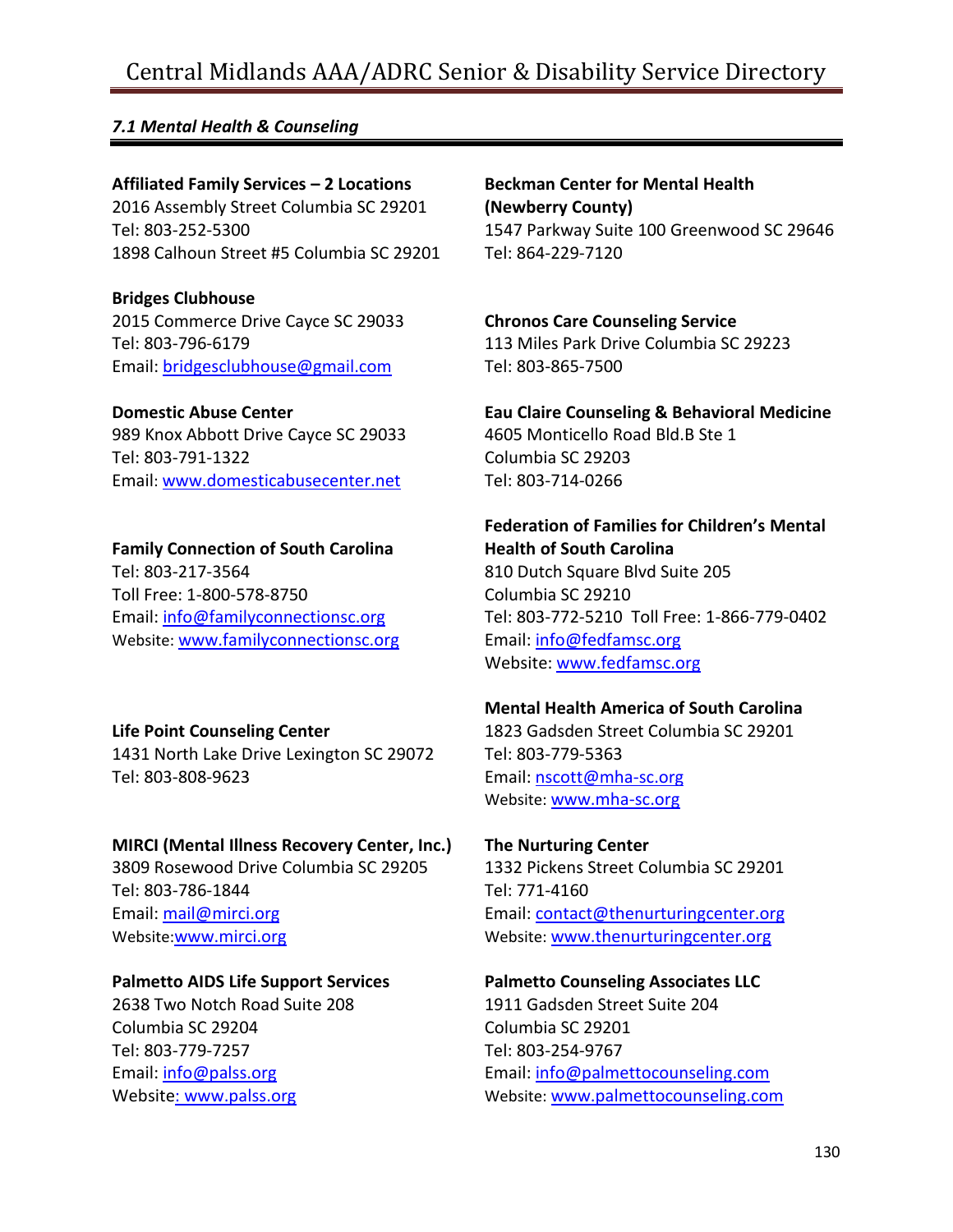# Central Midlands AAA/ADRC Senior & Disability Service Directory

# *7.1 Mental Health & Counseling*

#### **Palmetto Health Counseling Services Palmetto Health Baptist**

1501 Sumter Street Columbia SC 29201 Tel: 803-296-5879 **Palmetto Health Richland** 9 Medical Park Drive Suite 400 Columbia SC 29203 Tel: 803-434-2767 **Palmetto Health Baptist Parkridge** 300 Palmetto Health Pkwy Suite 118 Columbia SC 29212 Tel: 803-907-5879

#### **Post Trauma Resources LLC**

1709 Laurel Street Columbia SC 29201 Tel: 803-765-0700 Toll Free: 1-800-459-6780 Email: [www.posttrauma.com](http://www.posttrauma.com/)

#### **SC Mental Health Clinics** *Columbia* 2713 Colonial Drive Columbia SC 29203 Tel: 803-898-4800

*Fairfield* 1073 US Hwy By-Pass S. Winnsboro SC 29180 Tel: 803-737-3039 or 803-635-4689 *Lexington*

301 Palmetto Park Blvd Lexington SC 29072 Tel: 803-996-1500

#### **Southeast Counseling**

2712 Middleburg Drive Suite 207B Columbia SC 29204 Tel: 803-419-7497 Email: [info@southeastcounseling.info](mailto:info@southeastcounseling.info) Website: [www.southeastcounseling.info](http://www.southeastcounseling.info/)

#### **VA Medical Center – Mental Health**

6439 Garners Ferry Road Building 106 Columbia SC 20209 Tel: 803-776-4000 Ext. 7183 or 7184 Website: [www.columbiasc.va.gov](http://www.columbiasc.va.gov/)

# **Palmetto Health Counseling Services Northeast Columbia-Spring Valley** 91 Polo Road Columbia SC 29223

Tel: 803-296-5879 **Palmetto Health – Newberry** 2699 College Street Newberry SC 29108 Tel: 803-296-5879 **Palmetto Health – Sumter** 213 Main Street Sumter SC 29150 Tel: 803-775-3510

#### **SC HIV/AIDS Council (SCHAC)**

1518 Pickens Street Columbia SC 29201 Tel: 803-254-6644 Email: [support@schivaidscouncil.org](mailto:support@schivaidscouncil.org) Website: [www.schivaidscouncil.org](http://www.schivaidscouncil.org/)

# **SC Mental Health Clinics**

*Gaston* 3965 Fish Hatchery Road Gaston SC 29053 Tel: 803-755-2261

#### *Batesburg-Leesville*

119-A Malibu Drive Batesburg SC 29006 Tel: 803-532-8414

#### *Newberry*

2043 Medical Park Drive Newberry SC 29108 Tel: 803-276-8006

#### **Three Rivers Behavioral Health**

2900 Sunset Blvd West Columbia SC 29169 Tel: 803-796-9911 Toll Free: 1-866-796-9911 Website: [www.threeriversbehavioral.org](http://www.threeriversbehavioral.org/)

# **Vocational Rehabilitation**

1330 Boston Ave West Columbia SC 29170 Tel: 803-896-6333 Toll Free: 1-866-206-5184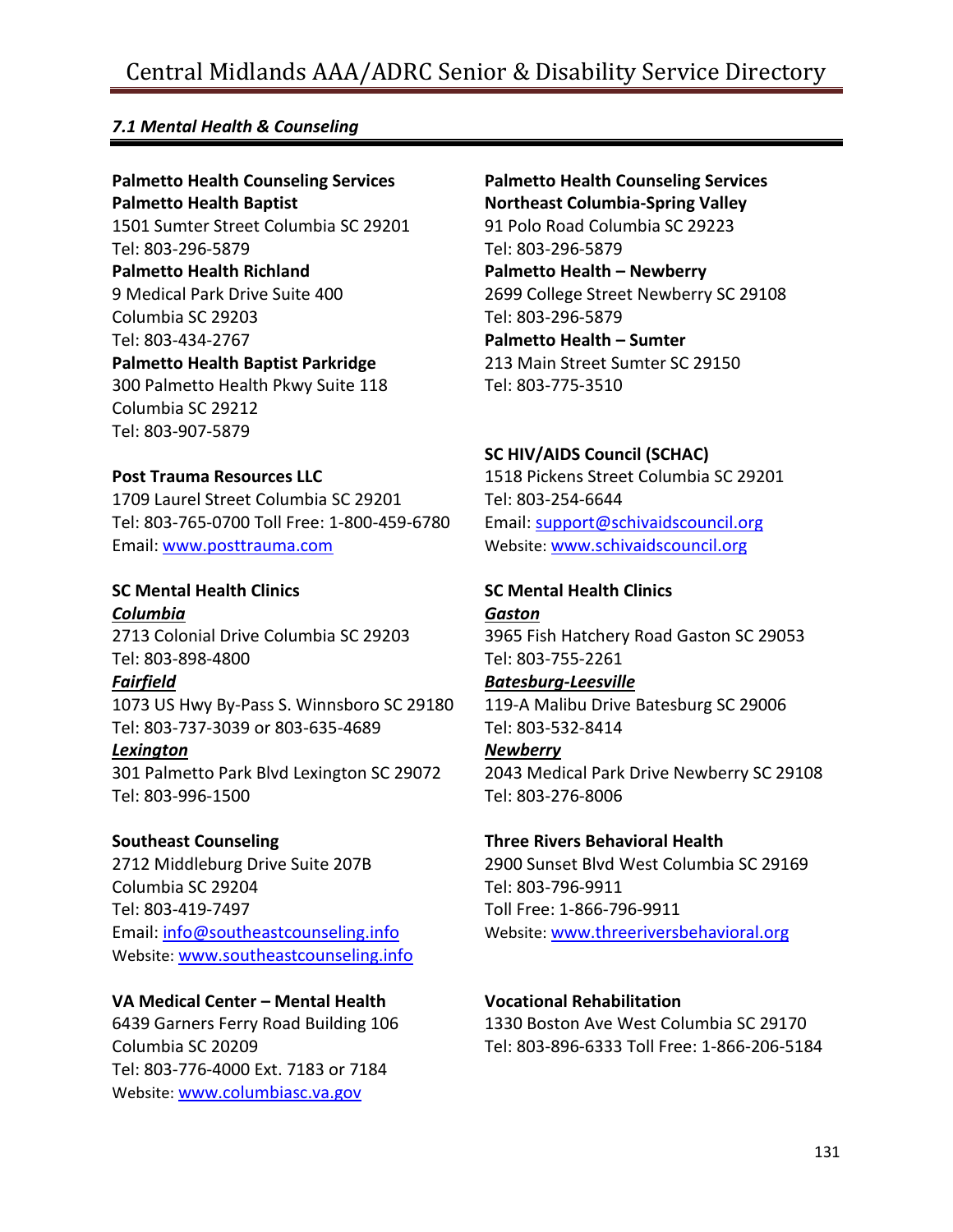# *7.1 Mental Health & Counseling*

# **Vocational Rehabilitation**

**Other offices:** 516 Percival Road Columbia SC 29206 Tel: 803-782-4239 Toll Free: 1-866-206-5280

1430 Confederate Avenue Columbia SC 29202 Tel: 803-898-8866

**Vocational Rehabilitation Other offices** 201 Corporate Park Blvd Columbia SC 29223 Tel: 803-691-8284

**[www.scvrd.net](http://www.scvrd.net/)**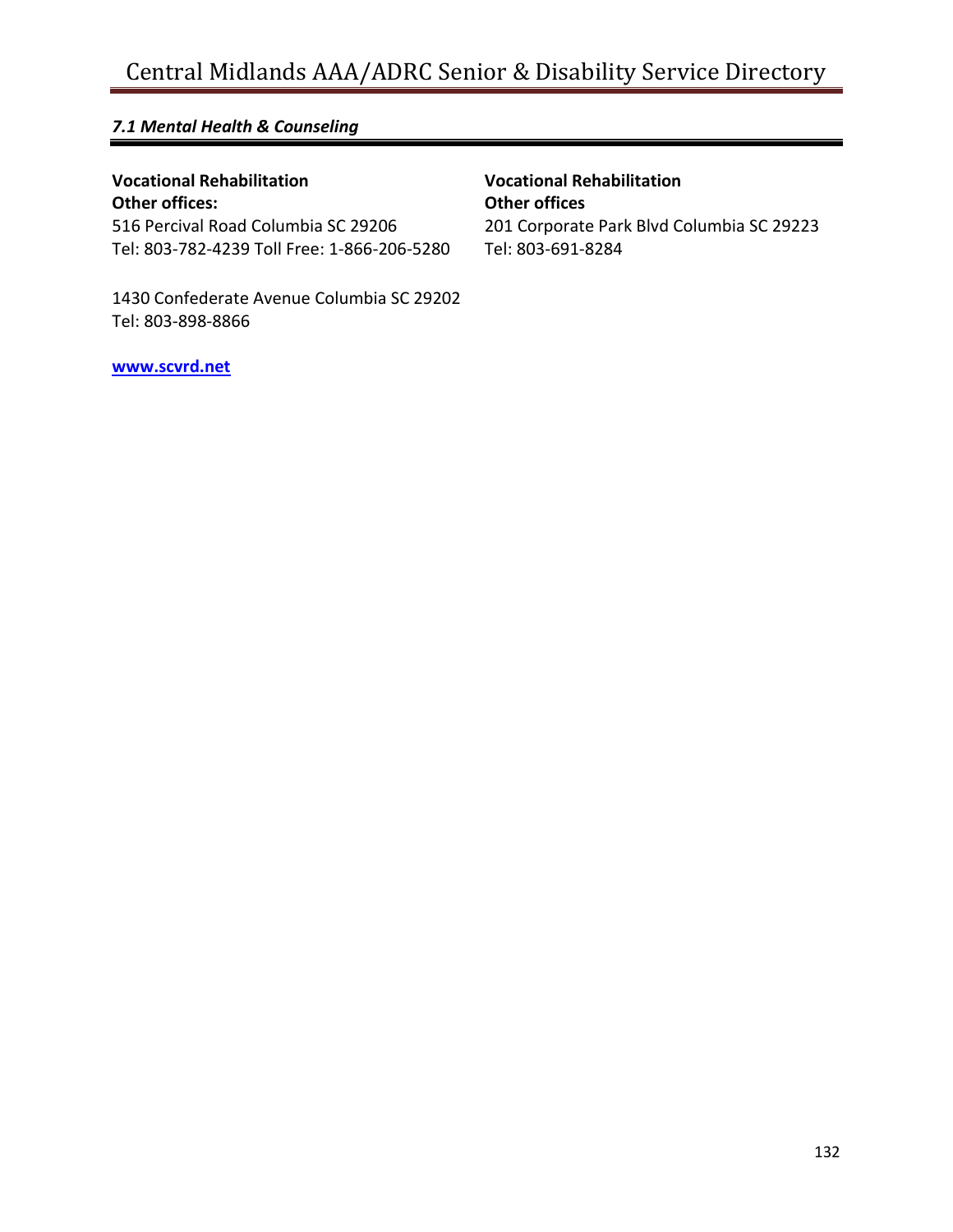#### **Atria at Forest Lake**

4405 Forest Drive Columbia SC 29206 Tel: 803-790-9800 (Debbie Bailey) Date: 3<sup>rd</sup> Tuesday every month Time 12:00 Noon (Lunch)

#### **Alzheimer's Association Caregiver Support Groups – Midlands Office**

3223 Sunset Blvd Suite 100 West Columbia SC 29169 Tel: 803-791-3430 Toll Free: 1-800-272-3900 Website: [www.alz.org/sc/](http://www.alz.org/sc/)

#### **Central Midlands Council of Governments- Family Caregiver Support Program**

236 Stoneridge Drive Columbia SC 29210 Tel: 803-376-5390 – Becky Baird Email: [bbaird@centralmidlands.org](mailto:bbaird@centralmidlands.org) Dates: 3<sup>rd</sup> Thursday of each month Time: 11:00 AM Location: Large Conference Room Details: The Support Group gives information to the families that are taking care of loved ones with Alzheimer's, Dementia or other health issues. In this support program, you will be provided by several members in the community to teach each and everyone how to cope and fulfill the loved ones request for a happy lifestyle.

# **Caregivers Coalition of the Midlands**

(Group for Spouses of person with dementia—led by spouse caregivers) Palmer Bldg. of First Presbyterian 1420 Lady Street Palmer – 4<sup>th</sup> Floor SW corner of Lady & Bull Streets Parking Lot on corner, enter on Lady Street Tel: 803-779-1995 ext. 4 (Debbie Clark) 803-351-7827 (Janet Haladay) Date: 2<sup>nd</sup> Tuesday every month Time: 12:00 Noon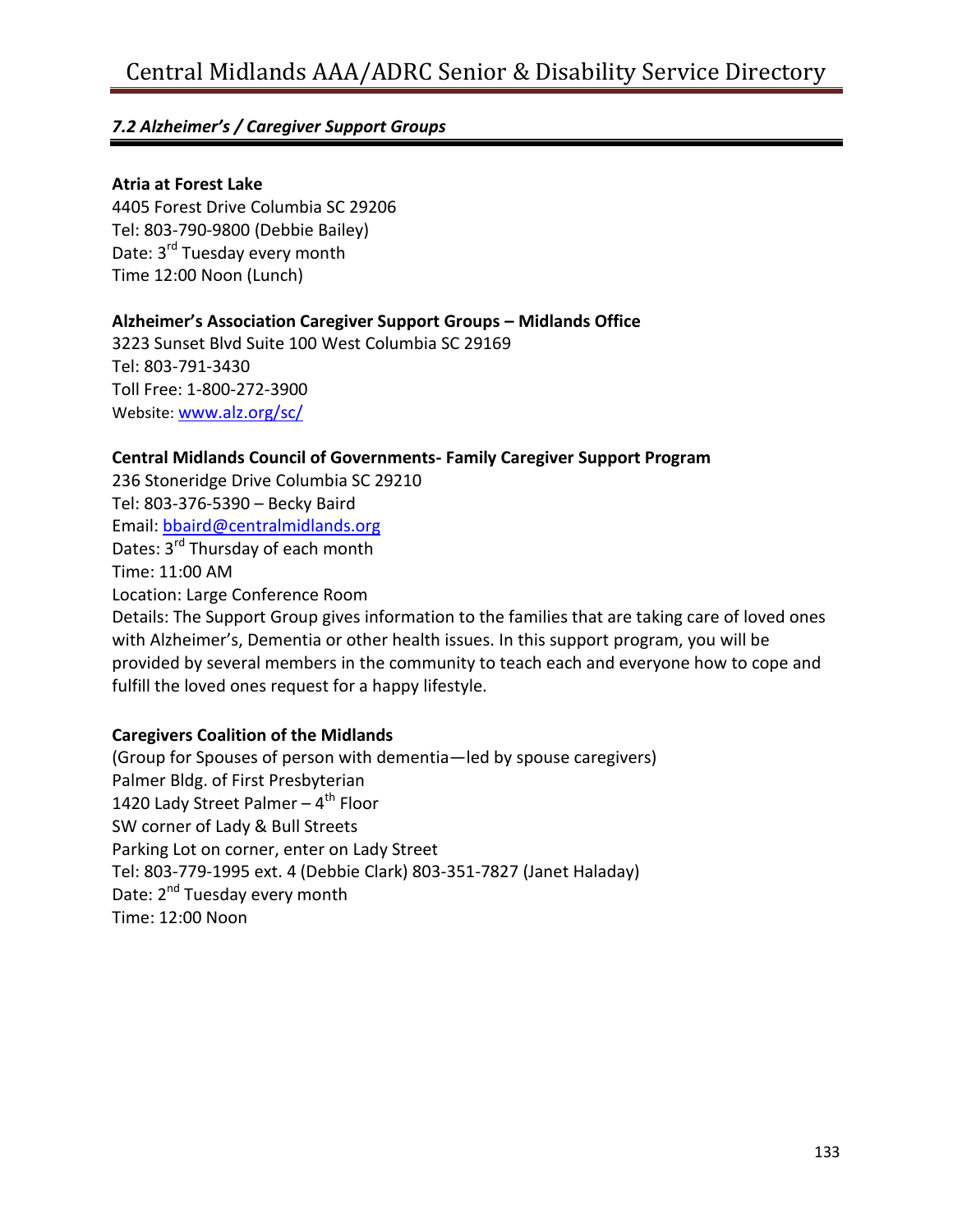# **Daybreak Adult Care Services- Lexington**

The Palmettos of Parklane 7811 Parklane Road Columbia SC 29223 Tel: 803-741-7233 Dates: 3<sup>rd</sup> Tuesday of every month Time: 1:00 PM Details: Daybreak co-sponsors and coordinates monthly meetings for persons, who provide care to those unable to care for themselves, for mutual emotional support and the sharing of information and experiences.

# **Fairfield County Council on Aging**

210 E Washington Street Winnsboro SC 29108 Tel: 803-633-4283 (Debbie Broom) Dates: 2<sup>nd</sup> Tuesday of every month Time: 6:00 – 7:00 PM

# **Leeza's Care Connection**

201 St. Andrews Road Columbia SC 29210 Tel: 803-834-7694

Details: Lezza's Care Connection is the only caregiver community resource center in the midlands, leading the way to meet the ever increasing needs of families by providing FREE programs and services AND a place for families to gather. We connect, uplift and empower caregivers to call on their courage and summon their strength when they are faced with new health diagnosis, crisis or transition.

#### **Lewy Body Dementia Support Group "M'Aiken A Difference"**

Daybreak Caregiver Outreach & Training Center 151 Linden Street SW Aiken SC 29801 Tel: 803-226-0288 (Patrice Tavernier or Linda Lucas) Email: Nancy Martin [nancy13lbd@gmail.com](mailto:nancy13lbd@gmail.com) Date: 3<sup>rd</sup> Tuesday of each month Time: 11:00 AM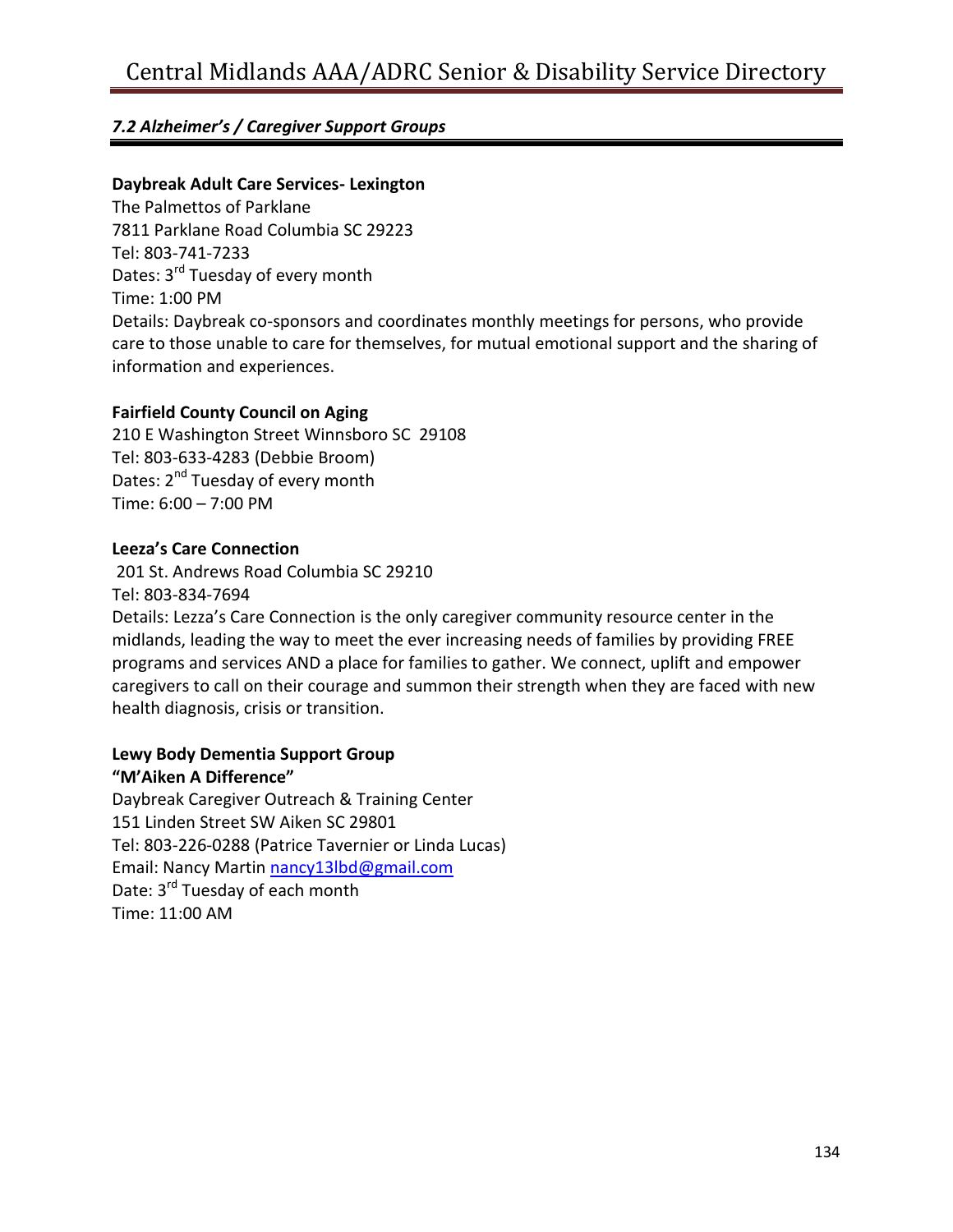#### **The Crossings at Columbia**

2300 Clemson Road Columbia SC 29229 Tel: 803-754-0538 (Betty Rabon) Date: Last Thursday of every month Time: 1:00 PM

# **The Haven in the Summit**

3 Summit Terrace Columbia SC 29229 Tel: 803-788-4633 (Monice Butler) Date 2<sup>nd</sup> Tuesday every month Time: 6:00PM

# **The Heritage at Lowman Home**

Wellness Center, Gallery Chapin 2101 Dutch Fork Road White Rock SC 29177 Tel: 803-760-4259 (Renee Driggers) Dates*:* 3 rd Thursday of Each Month Time:4:00 p.m. Details: The Alzheimer's Support Group is for caregivers, family, friends, or anybody who wants information on Alzheimer's or Dementia care. In this support group you will hear first-hand experience, get medical information, and ideas that will help with your daily concerns. Feel free to listen, share, and ask questions.

# **The Palmettos of Parklane**

7811 Parklane Road Columbia SC 29223 Tel: 803-754-0538 (Betty Rabon) or 803-741-7233 (Kristen DeGoursey) Date: 4<sup>th</sup> Monday every Month Time: 6:00 PM

# **Newberry County Library**

1100 Friend Street Newberry SC 29108 Tel: 803-924-3469 Teresa Halfare or 803-837-2619 Chris Cook Dates:  $1<sup>st</sup>$  Wednesday of every month 9:30 AM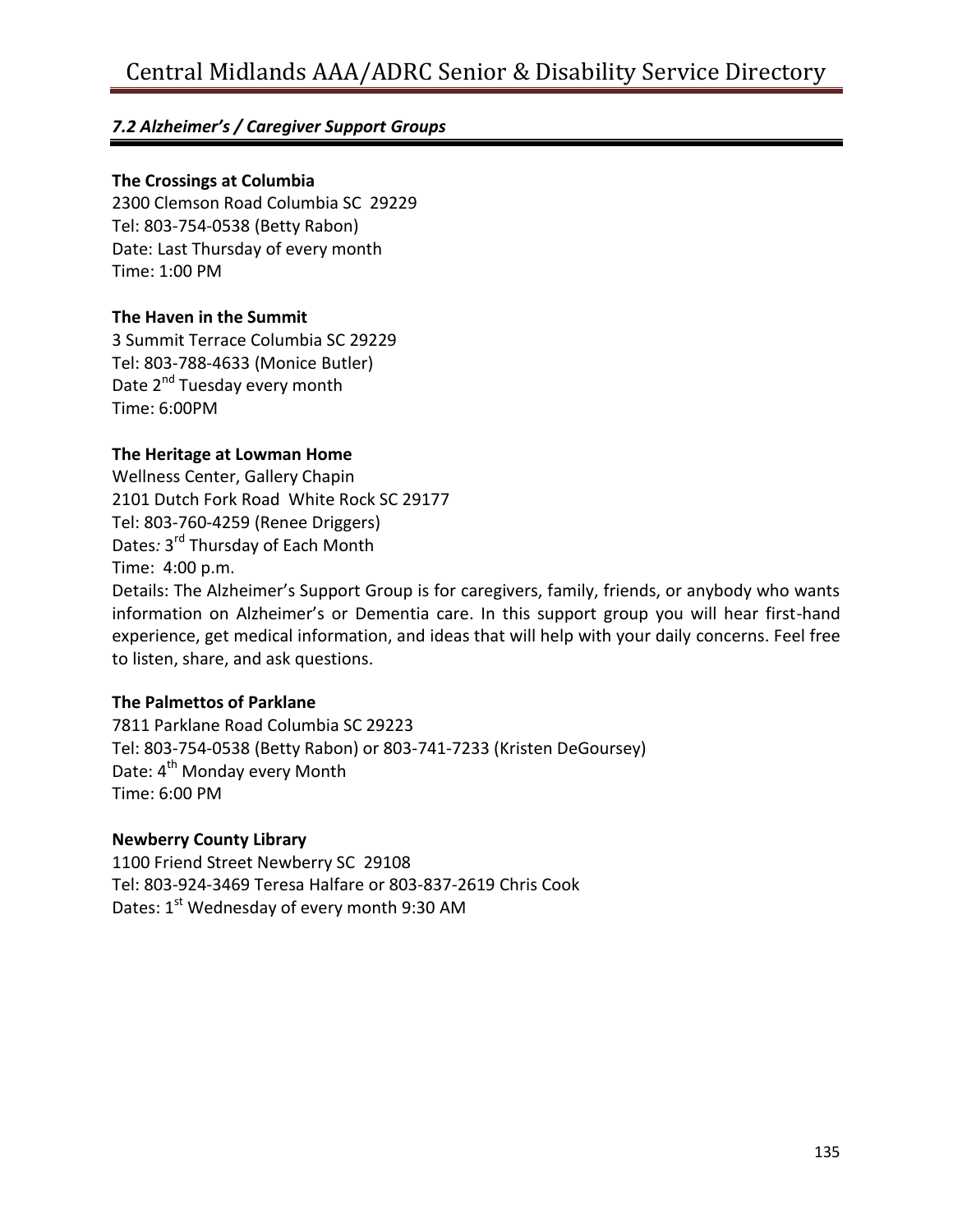### **Newberry County Council on Aging**

1300 Hunt Street Newberry SC 29108 Tel: 803-276-8266 Dates: 2<sup>nd</sup> Tuesday of every month Time: 5:30 PM Details: The Aging council offers a support group for any person who provides care for someone with Alzheimer's disease or related dementia.

#### **Oakleaf Village of Lexington**

800 N. Lake Drive Lexington SC 29036 Tel: 803-808-3477 (Keren Pickard) Dates: 1<sup>st</sup> Thursday of the month Time: 6:00 PM Details: For a different type of support group where you can meet those with the same struggles as you! A light lunch is provided. Website: [www.oakleafvillagelexington.com](http://www.oakleafvillagelexington.com/)

#### **Palmetto Senior Care**

1308 Laurel Street Columbia SC 29201 Tel: 803-931-8166 (Karen Carr or Cindy Hawkins) Date:  $4<sup>th</sup>$  Friday every other month (odd months) Time: 12:00 Noon – 1:30 PM

# **Senior Primary Care**

3010 Farrow Road #300 Columbia SC 29203 Tel: 803-434-1238 (Mary Winstead, LISW) Date: 1<sup>st</sup> Tuesday every month Time: 12:00 Noon

# **Wittenberg Lutheran Church**

233 North Lee Street Leesville SC 29070 Tel: 803-532-4636 (Joan Caughman) Dates:  $1<sup>st</sup>$  Wednesday of the month Time: 12:00 PM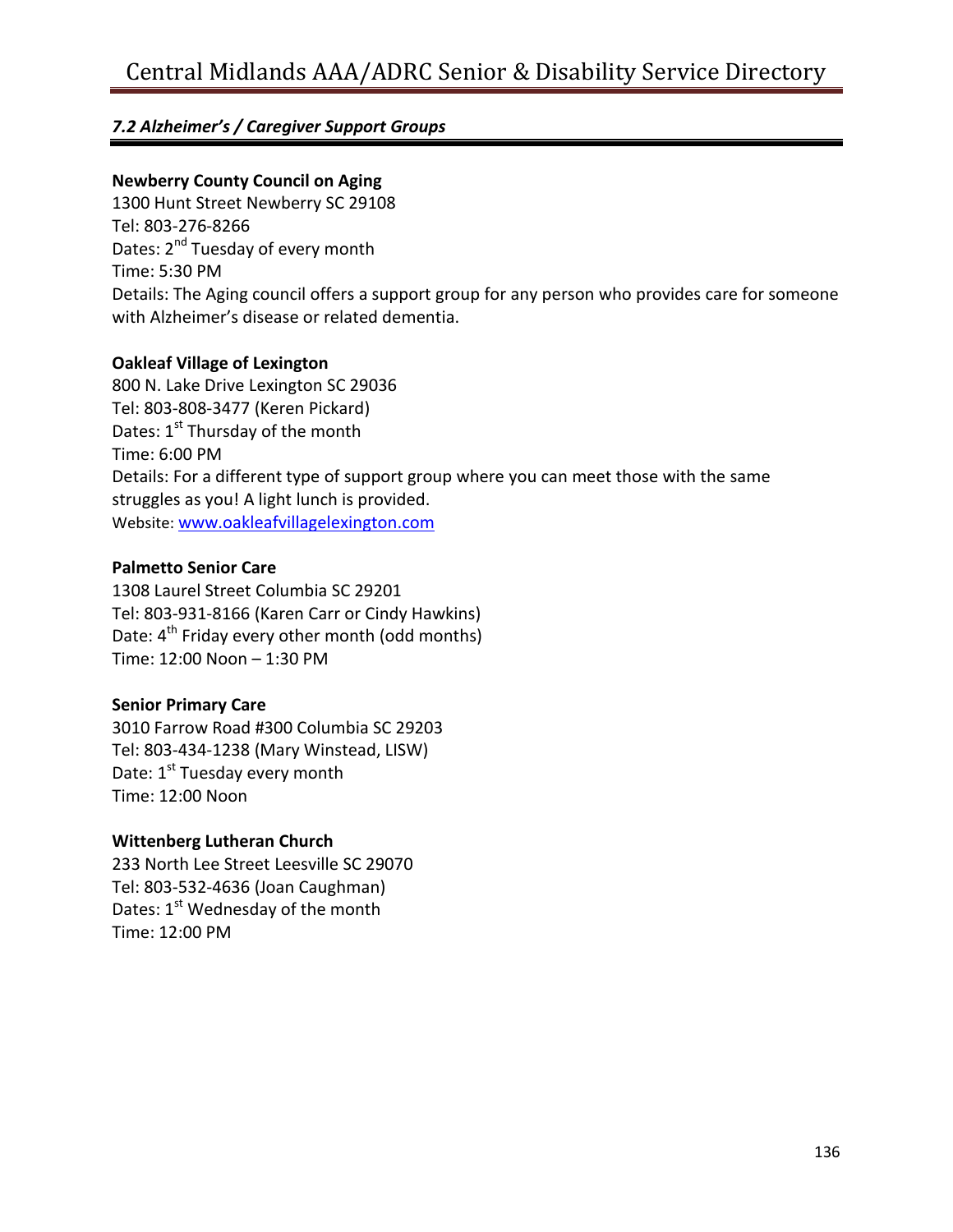# *7.3 Bereavement / Grieving Support Groups*

# **"Bereavement Support Group"**

**Lexington Medical Center – Granby Room** 2720 Sunset Blvd. West Columbia SC 29169 Tel: 791-2901 Dates: 1<sup>st</sup> Thursday of every month Time: 7:00 PM

#### **"From Grief to Joy"**

#### **Family Life Center, Lexington Baptist Church**

308 E. Main Street Lexington SC 29072 Tel: 803-716-4600 Dates: 3<sup>rd</sup> Tuesday of every month Time: 7:00 PM Website: [www.joyinthemourningcenter.org](http://www.joyinthemourningcenter.org/)

# **Grief and Loss Support Group**

Dates*:* 2nd Thursday of Each Month Time*:* 4:00 p.m. Location: The Heritage at Lowman Classroom Tel: 843-200-6433 – Kristy Emerso[n kemerson@lutheranhospice.org.](mailto:kemerson@lutheranhospice.org) Registration is required prior to attending.

#### **"Parents of Murdered Children & Other Survivors of Homicide" Washington Street United Methodist Church**

3<sup>rd</sup> Floor Youth Room 1401 Washington Street Columbia SC 29201 Tel: 803-414-4491 Email: [columbiascpomc@gmail.com](mailto:columbiascpomc@gmail.com) Dates:  $3^{rd}$  Tuesday of each Month Time: 6:00 PM

#### **"Pathfinders" Columbia Downtown Palmetto Health Baptist – Cafeteria**

Taylor at Marion Street Columbia SC 29220 Tel: 803-296-3100 ext. 3331 or Toll Free: 1-800-238-1884 Dates:  $1<sup>st</sup>$  Tuesday of each month Time: 5:30 PM – Supper Served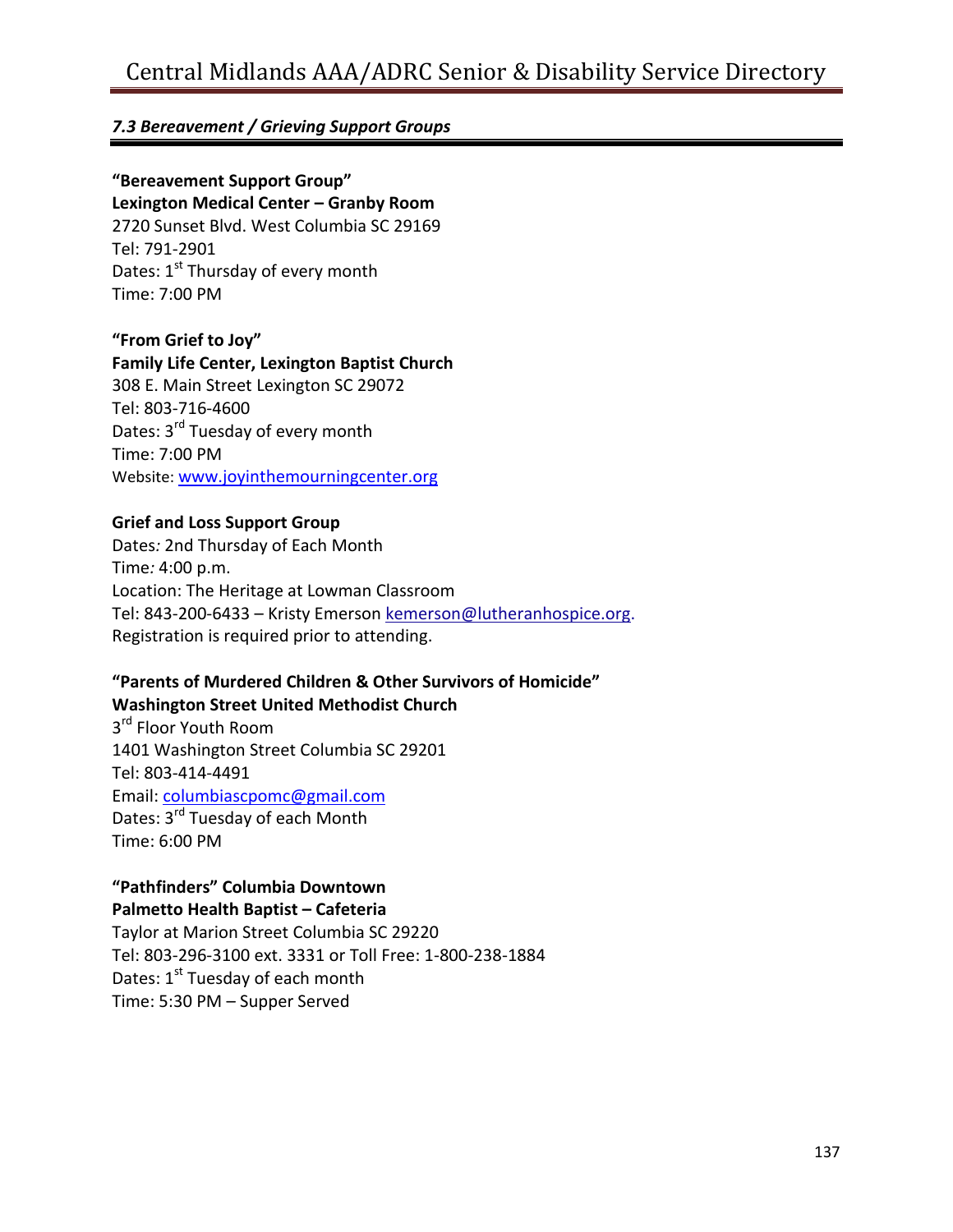# *7.3 Bereavement / Grieving Support Groups*

# **"Pathfinders" Newberry**

**Palmetto Health Hospice**

1400 Camellia Ave Newberry SC 29108 Tel: 803-405-0808 or Toll Free: 1-800-518-5175 Dates: 2<sup>nd</sup> Tuesday of the month & Last Thursday of each month Time: 3:00 PM & 5:30 PM

# **"Pet Loss Support Group"**

#### **Senior Center, Lexington Leisure Center**

108 Park Road Lexington SC 29072 Tel: 803-716-4600 Dates: 3<sup>rd</sup> Monday of each month Time: 7:00 PM

# **"Sharing Hearts"**

#### **SC HPC Hospice and Palliative Care**

140 Stoneridge Drive Suite 630 Columbia SC 29210 Tel: 803-758-4099 Dates: 2<sup>nd</sup> Monday of each month Time: 6:30 PM

# **"Survivors of Suicide (SOS)"**

**Westminster Presbyterian Church** 1715 Broad River Road Columbia SC 29210 Tel: 803-356-2874 Email: [catneeley@windstream.net](mailto:catneeley@windstream.net) Dates:  $1<sup>st</sup>$  Tuesday of every month Time: 7:00 PM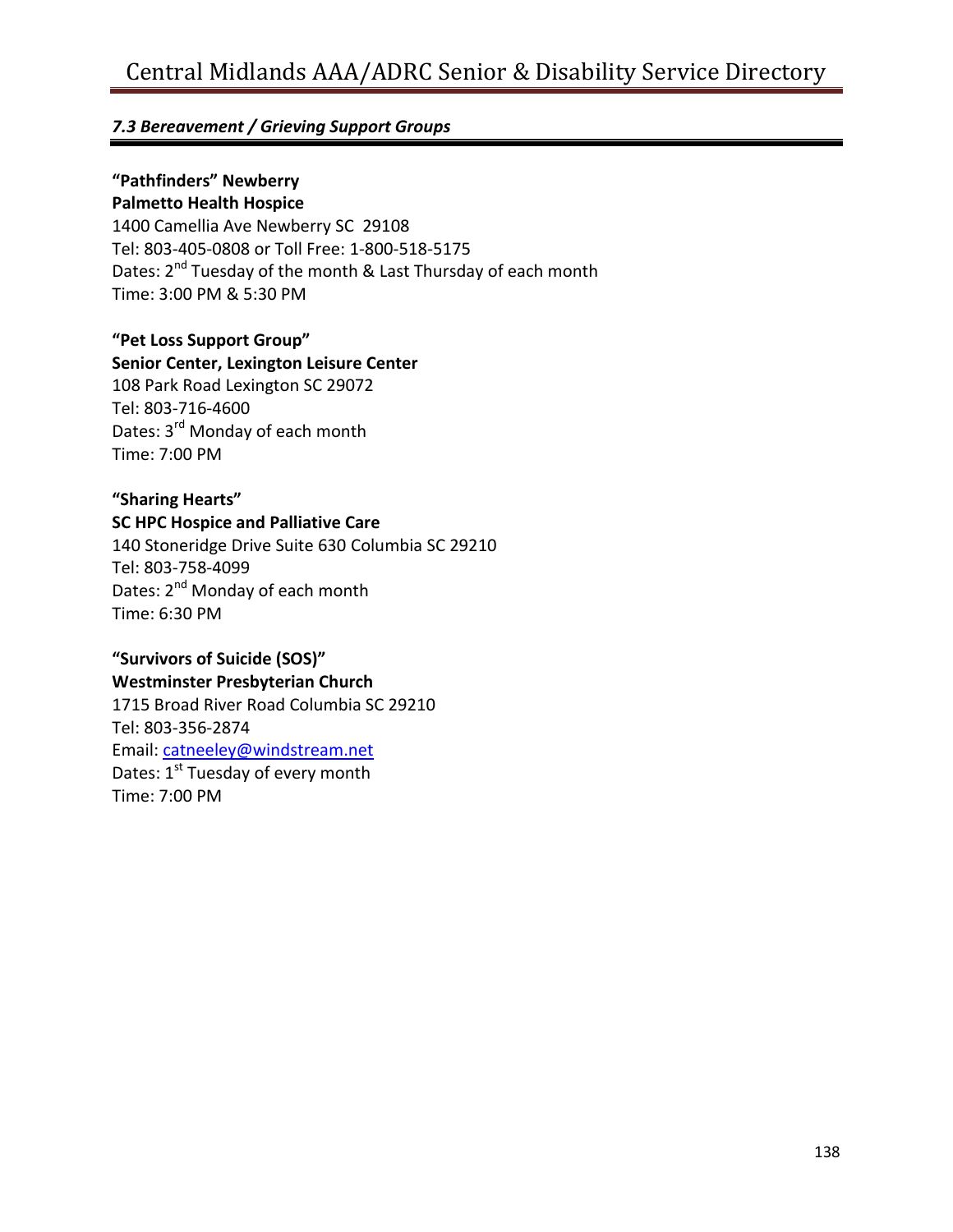# *7.4 Cancer Support Groups*

# **"Bosom Buddies**"

**Palmetto Health Baptist**

Taylor at Marion St Columbia SC 29220 Tel: 803-296-2378 Date: 2<sup>nd</sup> Tuesday of every Month Time: 6:00 PM Details: Group for women who have/had breast cancer.

# **"Coping with Cancer Together"**

**Lexington Medical Center- Granby Room** Tel: 803-939-8774 Date: Wednesday Time: 11:30 AM Details: Anyone diagnosed with cancer

# **Leukemia and Lymphoma Society**

107 Westpark Boulevard Suite 150 Columbia SC 29210 Tel: 803- 731-4060 The Leukemia & Lymphoma Society's South Carolina chapter was founded in 1981 to serve residents who have been touched by one of the blood cancers: leukemia, lymphoma and myeloma. The chapter serves the entire state of South Carolina with the main office in Columbia and satellite offices in Greenville and Mt. Pleasant.

# "**Sharing Hope"**

# **Womens Imaging Lobby / Lexington Medical Park 1**

Tel: 803-791-2521 Date: 4<sup>th</sup> Tuesday of every month Time: 11:30 AM Details: Women with recurrent or metastatic breast cancer

# **"US Too Survivorship"**

#### **LMP Auditorium / Lexington Medical Park 1**

Tel: 803-791-2521 Libby Daniels RN 803-776-5834 Allen Schurr Date: 1<sup>st</sup> Wednesday of every month Time: 1:00 PM Details: All men, family, friends and health professionals who want to discuss prostate cancer.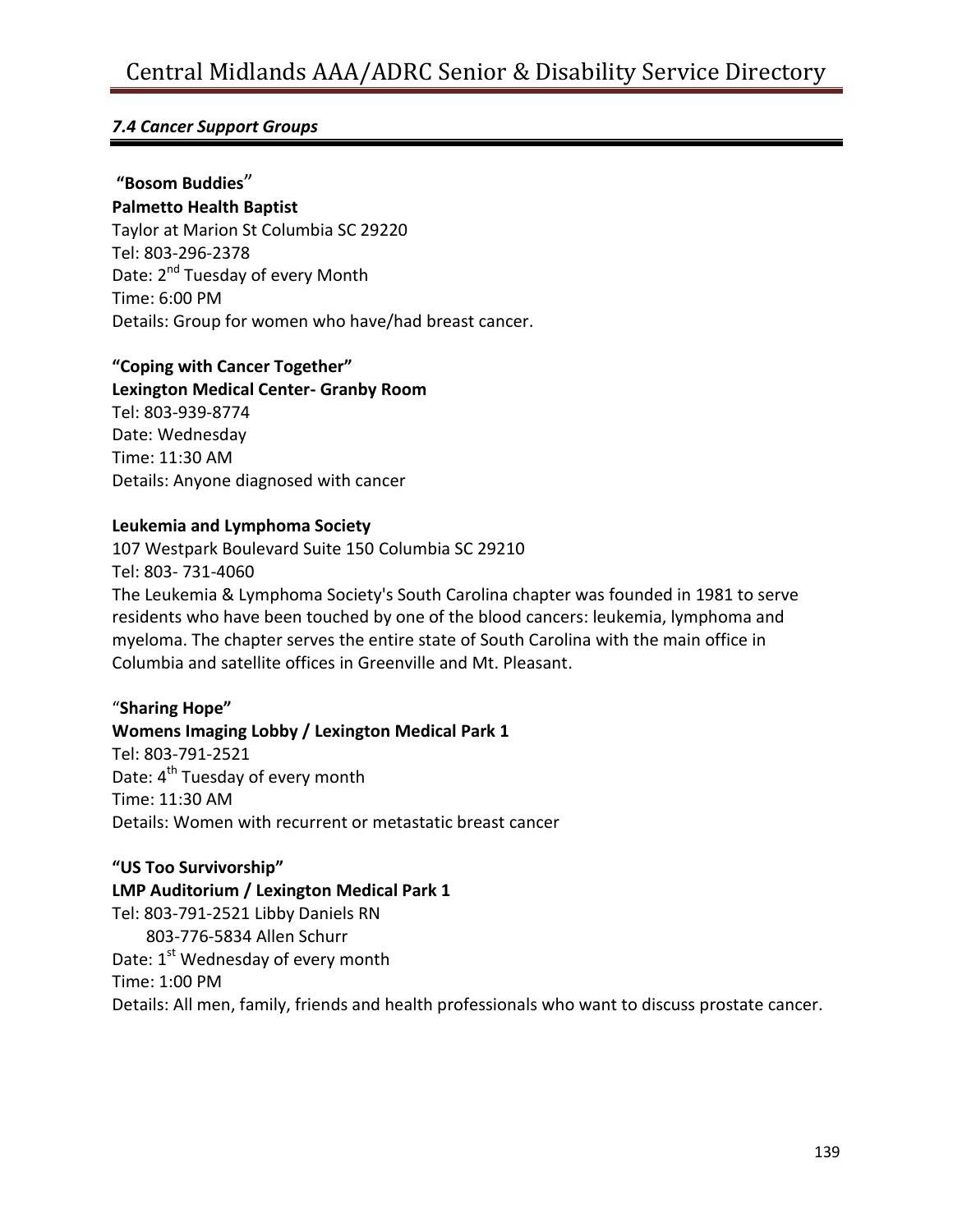# *7.5 Diabetes Support Groups*

# **"Sugar Club"**

**Chapin United Methodist Church** 415 Lexington Ave. Chapin SC 29036 Tel: 803-345-5327 Date: 4<sup>th</sup> Thursday of every month Time: 7:00 PM

# **Diabetes Support Group**

**Palmetto Health Baptist**, Taylor at Marion St. Columbia, SC 29220

Phone: 803-296-8906

# **Kids with Diabetes**

#### **Palmetto Health Richland**

5 Richland Medical Park Drive Columbia, SC 29203 Phone: 803-434-6674

#### **Living Well With Diabetes**

Palmetto Health Baptist Taylor at Marion St Columbia, SC 29220 When: Monthly Phone: 803-296-8906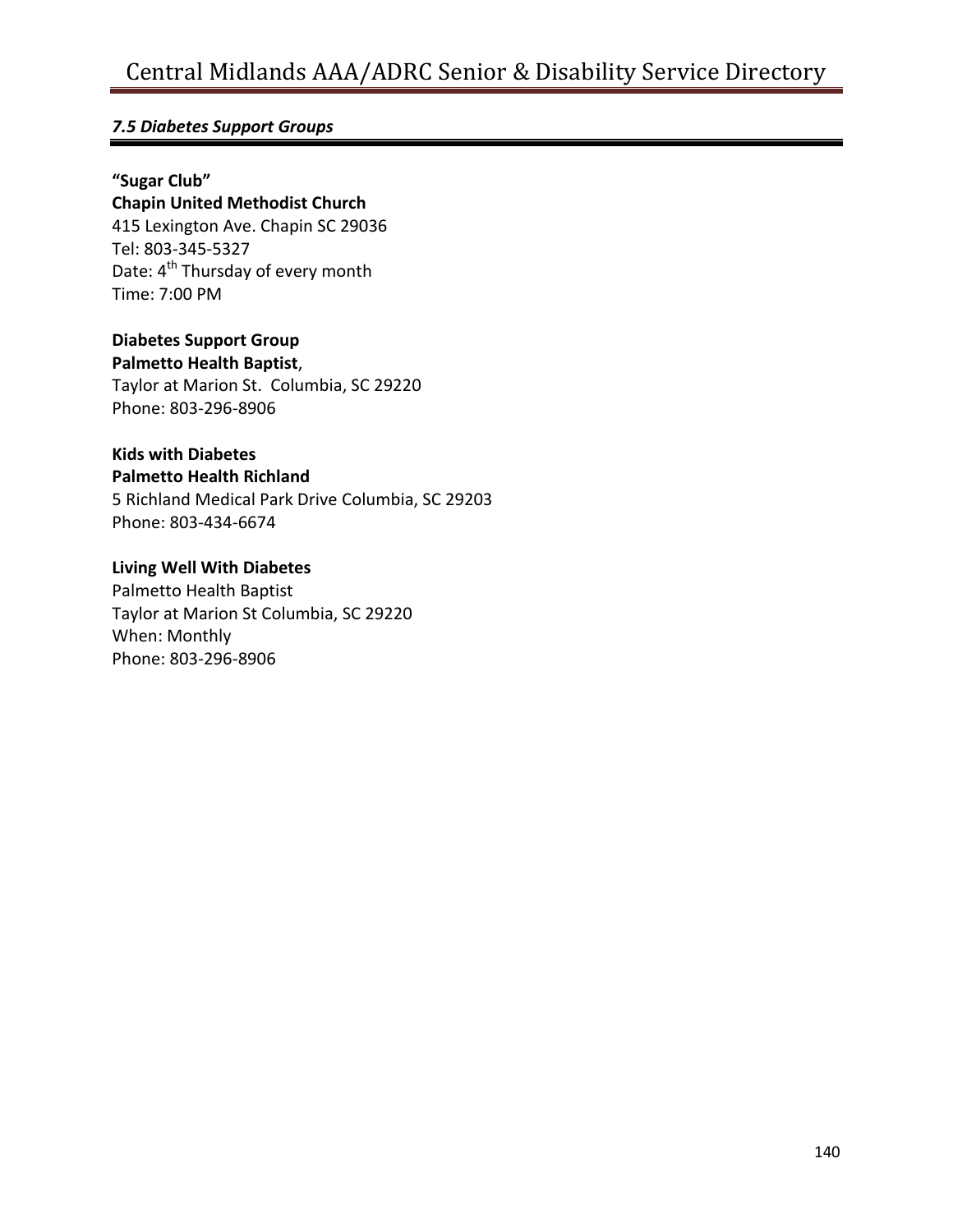# *7.6 Disabilities and Other Support Groups*

#### **Amputee Support Group**

1795 Dr. Frank Gaston Blvd. Rockhill, SC 29732 Tel: 803-326-3532 Date: 3<sup>rd</sup> Wednesday of every month Time: 11:00 AM

# **"WOW" Babcock Center**

2725 Banny Jones Ave West Columbia SC 29170 Tel: 803-799-1970 Babcock and Richland/Lexington Disabilities and Special Needs Board are working in a collaborative effort to provide caregiver relief supports to qualified families and individuals through the program.

# **"Brain Injury Support Group" HealthSouth Rehabilitation Hospital**

2935 Colonial Drive Columbia, SC 29203 Thomas Norris Educational Conference Center (across from the cafeteria) Meeting Time: 1<sup>st</sup> Thursday of each month, 6:00 p.m. – 7:30 p.m. Contact Person: Janet Hinson; Email: [jhinson789@aol.com](mailto:jhinson789@aol.com) Phone: 803-788-5696 Contact Person: Robert Hinson Email: [rhinson18@aol.com](mailto:rhinson18@aol.com) Phone: 803-206-0945

# **"ASD Parent Support" SC Autism Society**

806 12th Street West Columbia SC 29205 Tel: 803-750-6988 Date: 1<sup>st</sup> Thursday of every month Time: 10:00 AM Website: [www.scautism.org](http://www.scautism.org/)

# **"Parkinson Support Group" Columbia Parkinson Support Group**

For individuals and the families of those suffering with Parkinson's disease Date: 3<sup>rd</sup> Sunday of every month Time: 3:00 PM Where: Lexington Medical Park 1 Auditorium Contact: Karen Basso at (803) 351-9571

# **SC Federation Center for the Blind**

119 South Kilbourne Road Columbia SC 29205 Tel: 803-603-2098 Email: [tiffinymitchell72@gmail.com](mailto:tiffinymitchell72@gmail.com) Date: 2<sup>nd</sup> Thursday of the month Time: 6:15 PM Dinner cost per person: \$6.00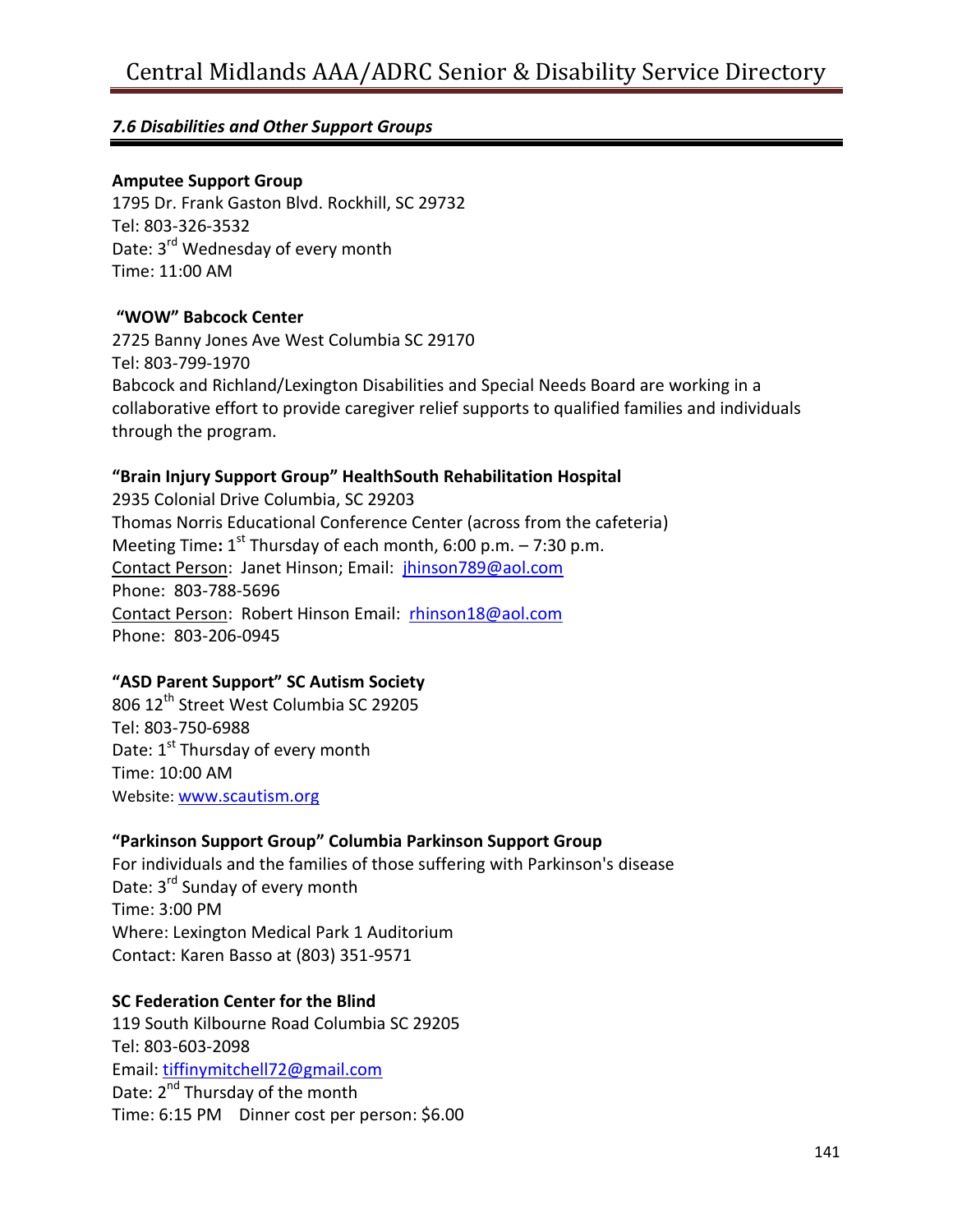# *7.6 Disabilities and Other Support Groups*

#### **"Midland Breeze Group" SC Spinal Cord Injury Association**

2935 Colonial Drive Columbia SC 29203 Tel: 803-252-2198 Angela Jacildone Date: Last Tuesday of every month Dinner served Time: 6:00 PM

#### **"Stuttering Support Group" USC Speech & Hearing Clinic**

Tel: 803-777-2605 Email: [charley@sc.edu](mailto:charley@sc.edu)

#### **"DTR" SC SHARE-ACOA Club**

2015 College Street Columbia SC 29205 Tel: 803-446-7314 Sundays: 2:00 PM Mondays: 12:15PM

#### **James R. Clark Memorial Sickle Cell Foundation**

1420 Gregg Street Columbia SC 29201 Tel: 803-765-9916 Email: [office@jamesrclarksicklecell.org](mailto:office@jamesrclarksicklecell.org) website: [www.jamesrclarksicklecell.org](http://www.jamesrclarksicklecell.org/)

#### ADULT AND PARENT SUPPORT GROUP

The Foundation encourages and facilitates Support group meetings for clients with sickle cell disease. The purpose of the support group is to provide an environment where clients, parents of children, and caregivers of persons with sickle cell disease can come together to share their concerns and identify and seek solutions to problems and issues they have that are related to this disease. If you are interested in attending a support group, please call your local office.

#### LITTLE WONDERS (CHILDREN) SUPPORT GROUP

God's Little Wonders Club provides a positive outlet for children with sickle cell disease. Our primary goal is to be responsive to the specific needs and desires of children five through twelve (5-12) years of age. The group also strives to provide opportunities for parent/child bonding, enrichment and exposure to cultural, educational and recreational activities. The sessions have proven to be very successful in meeting the needs of those who participate.